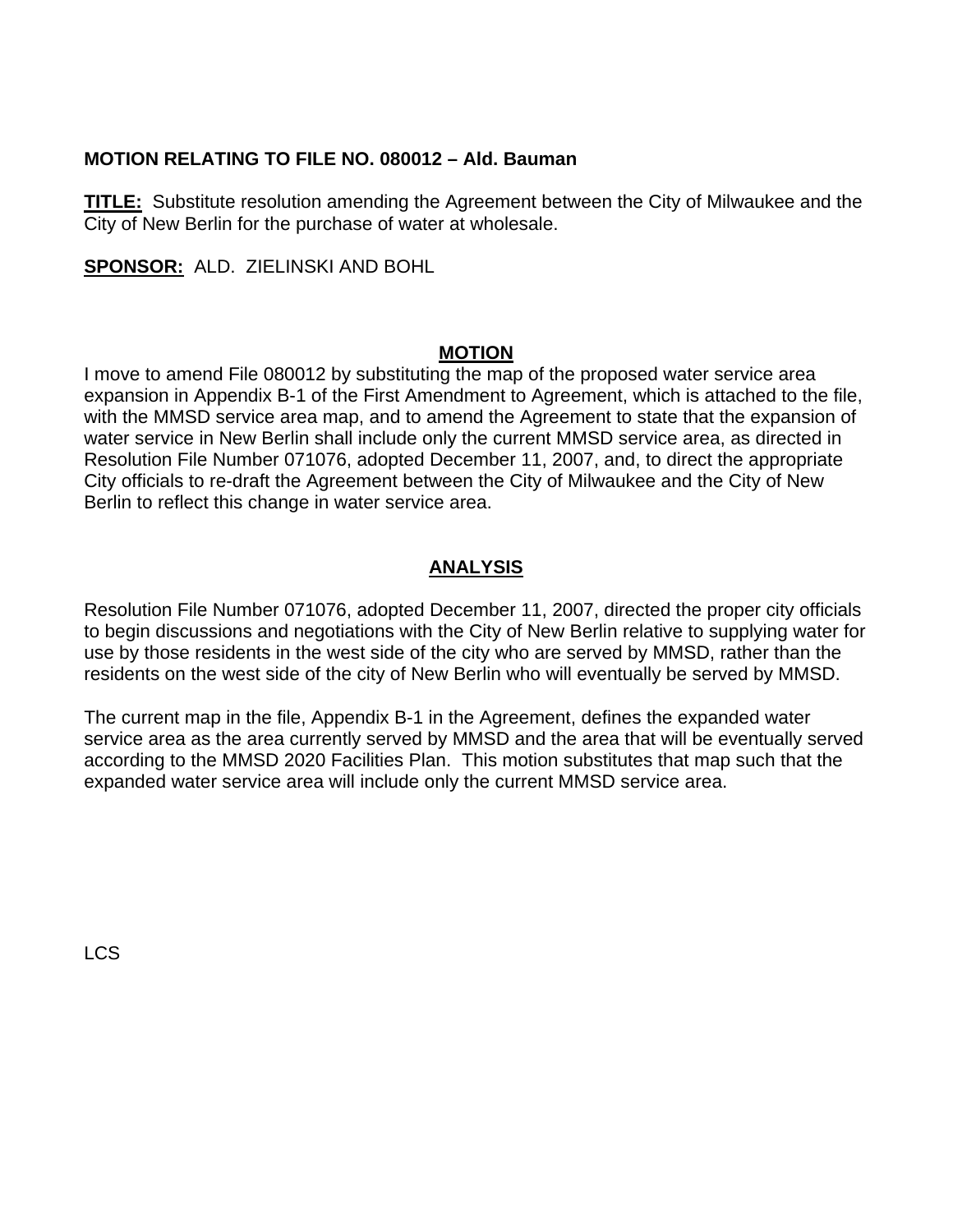



City of New Berlin<br>Department of Community Development<br>3806 S. Casper Drive<br>New Berlin, WI 58161<br>414-797-2445<br>Www.newberlin.org

d'a photographytic coaste by the City of these States. The Islamantines and depicts<br>by in this copyrighten and ignorately administrating and administration of the<br>a in resultant character determined by accountance of contr